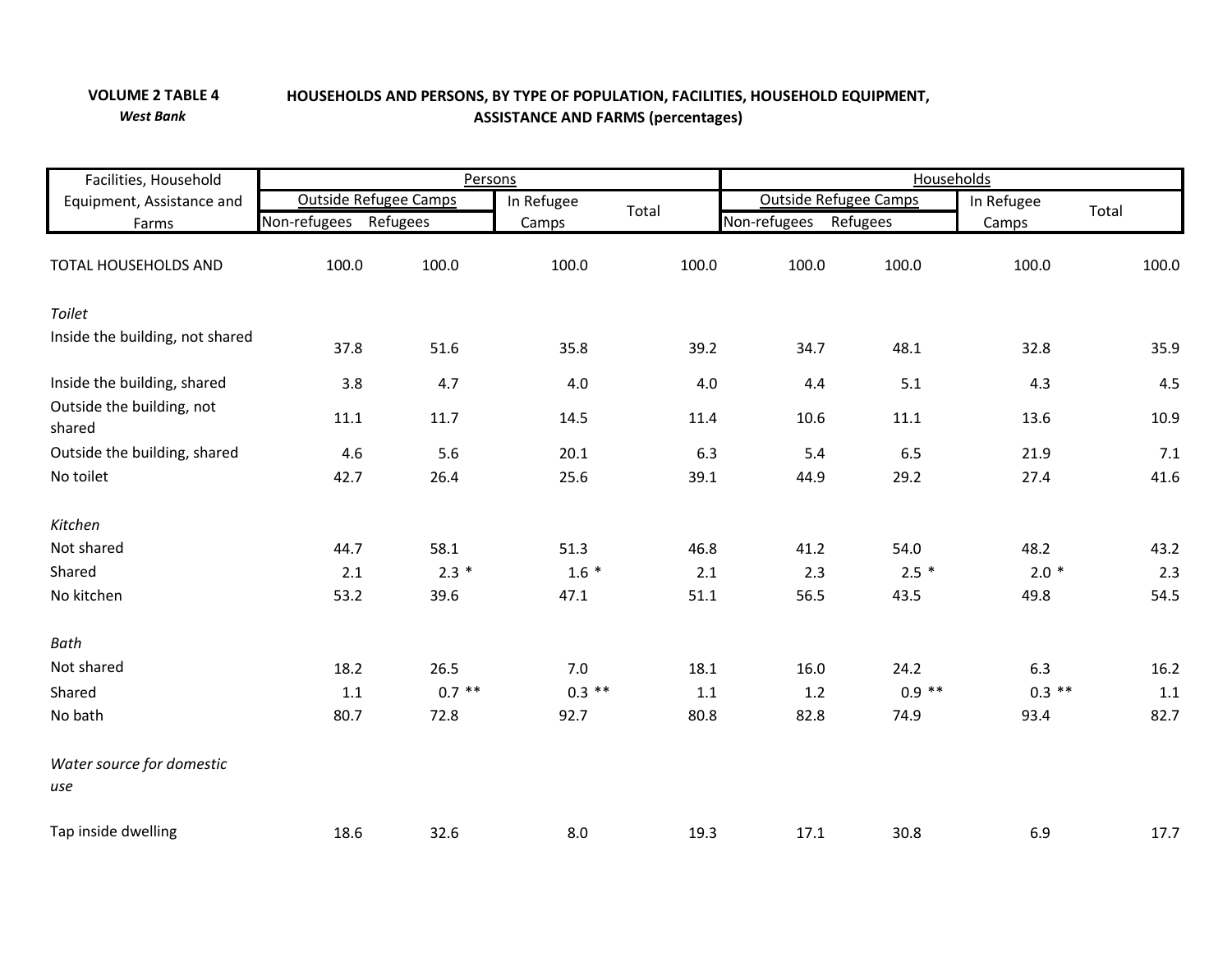| Tap in yard             | 5.0  | 7.2      | 19.3     | 6.6     | 5.2     | 8.0      | 19.9     | 6.9     |
|-------------------------|------|----------|----------|---------|---------|----------|----------|---------|
| Private well            | 32.7 | 19.8     | 4.7      | 28.5    | 30.9    | 19.6     | 4.5      | 27.2    |
| Public well             | 36.8 | 32.2     | 46.5     | 37.1    | 39.1    | 33.3     | 46.2     | 39.1    |
| Other                   | 6.9  | 8.2      | 21.5     | 8.5     | 7.7     | 8.3      | 22.5     | 9.1     |
| Electricity             |      |          |          |         |         |          |          |         |
| Have                    | 24.9 | 37.4     | 7.8      | 25.0    | 22.8    | 36.0     | 7.1      | 23.1    |
| Have not                | 75.1 | 62.6     | 92.2     | 75.0    | 77.2    | 64.0     | 92.9     | 76.9    |
| HOUSEHOLD EQUIPMENT     |      |          |          |         |         |          |          |         |
| Radio                   |      |          |          |         |         |          |          |         |
| Have                    | 63.7 | 72.2     | 67.4     | 64.9    | 57.0    | 65.6     | 59.9     | 57.9    |
| Have not                | 36.3 | 27.8     | 32.6     | 35.1    | 43.0    | 34.4     | 40.1     | 42.1    |
| Television              |      |          |          |         |         |          |          |         |
| Have                    | 1.9  | 4.4      | $0.7$ ** | $2.1\,$ | $1.5\,$ | 4.0      | $0.7$ ** | $1.8\,$ |
| Have not                | 98.1 | 95.6     | 99.3     | 97.9    | 98.5    | 96.0     | 99.3     | 98.2    |
| Refrigerator            |      |          |          |         |         |          |          |         |
| Electric refrigerator   | 4.9  | 10.8     | $0.9$ ** | 5.3     | 4.3     | 10.2     | $0.9***$ | $4.8\,$ |
| Ice box                 | 0.8  | $0.3$ ** | $0.7$ ** | 0.8     | 0.9     | $0.6$ ** | $0.6$ ** | 0.8     |
| No refrigerator         | 94.3 | 88.9     | 98.4     | 93.9    | 94.8    | 89.2     | 98.5     | 94.4    |
| ASSISTANCE              |      |          |          |         |         |          |          |         |
| <b>UNHWA</b> assistance |      |          |          |         |         |          |          |         |
| Received                | 18.3 | 74.1     | 85.8     | 31.3    | 17.9    | 72.0     | 85.6     | 30.2    |
| Not received            | 81.7 | 25.9     | 14.2     | 68.7    | 82.1    | 28.0     | 14.4     | 69.8    |